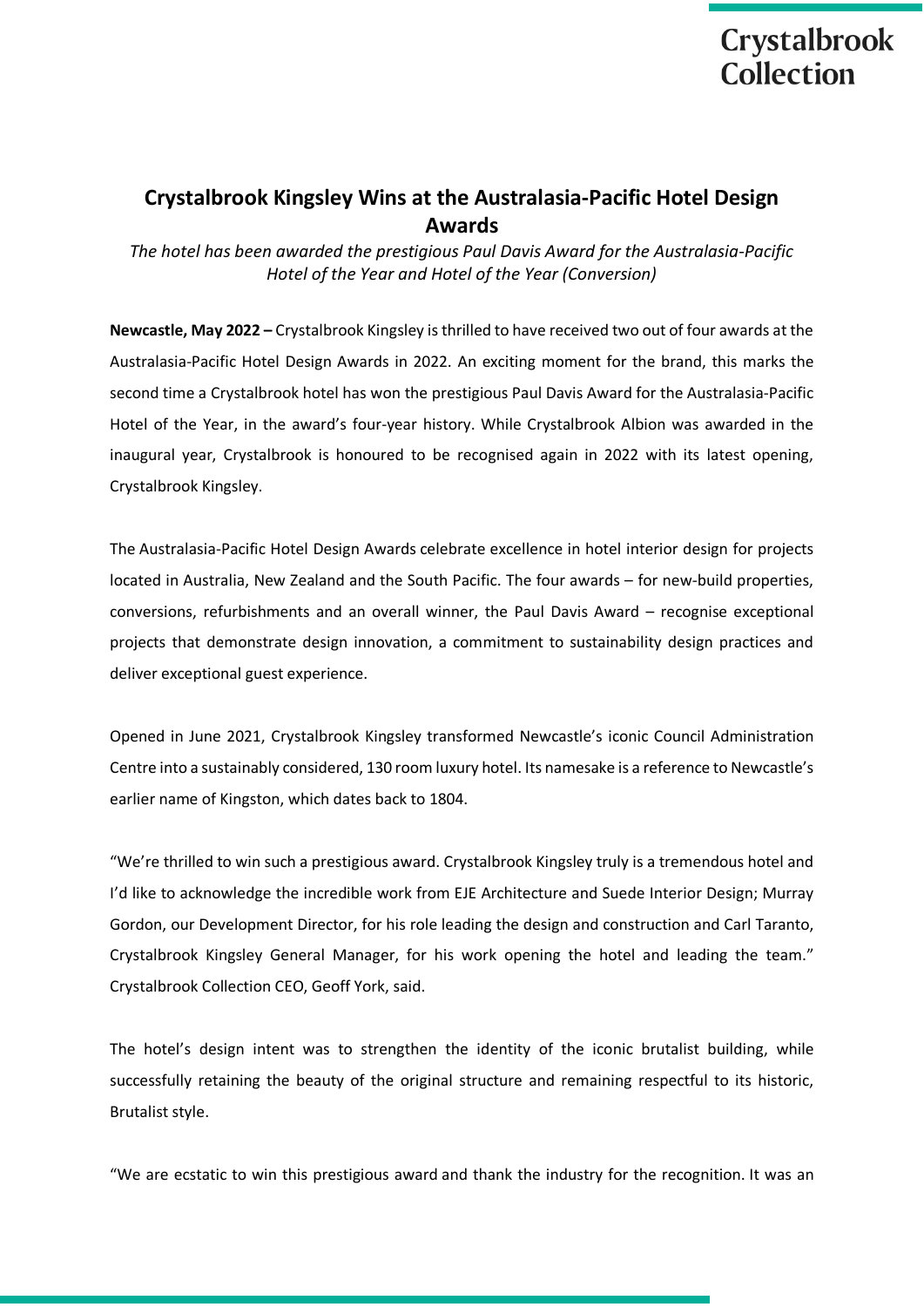# **Crystalbrook Collection**

amazing project to work on and it really couldn't have been achieved without the trust in our vision by Crystalbrook Collection. We are very proud to have been part of the incredible team that put it all together" mentioned Clifford Rip, Founder Suede Interior Design.

Lead architect, Barney Collins, Director of Newcastle-based EJE Architecture said: "what wonderful news it was for Crystalbrook. These awards are a great recognition for all of us involved in the transformation of one of Newcastle's iconic buildings into a stunning new hotel for the Australasia Pacific Region. EJE Architecture are proud to be part of a great collaboration."

#### **Sustainability and Responsible Luxury**

Crystalbrook Collection's value of Responsible Luxury was key to the development of the hotel, endeavouring to protect the environment and create sustainable experiences that enhance, rather than compromise the guest experience. Construction involved local suppliers where possible, who reused and retained as much of the original fabric within the building and recycled all demolished materials through local recycling facilities.

Crystalbrook Kingsley also features key furniture pieces made by a local carpenter using reclaimed timbers with natural dyes and sealers, carpets made from environmentally friendly 100% undyed sheep yarns, and earthenware and key decorative pieces crafted by a nearby potter.

Crystalbrook Kingsley also features all Crystalbrook's environmental practices, including a single use plastic free environment, a 100% waste-free bathroom, upcycled brand items and the use of technology, such as in-room tablets and mobile check-in, to create paperless environments and experiences.

**Editor's Notes –** What's in a name? Well, all our love, sweat and tears as we see our family of hotels grow. Please note, Crystalbrook hotel names should not be shortened or altered. E.g. Crystalbrook Kingsley should not be referred to as The Kingsley or Kingsley.

*Correct hotel names:*

- Crystalbrook Albion
- Crystalbrook Bailey
- Crystalbrook Byron
- Crystalbrook Flynn
- Crystalbrook Kingsley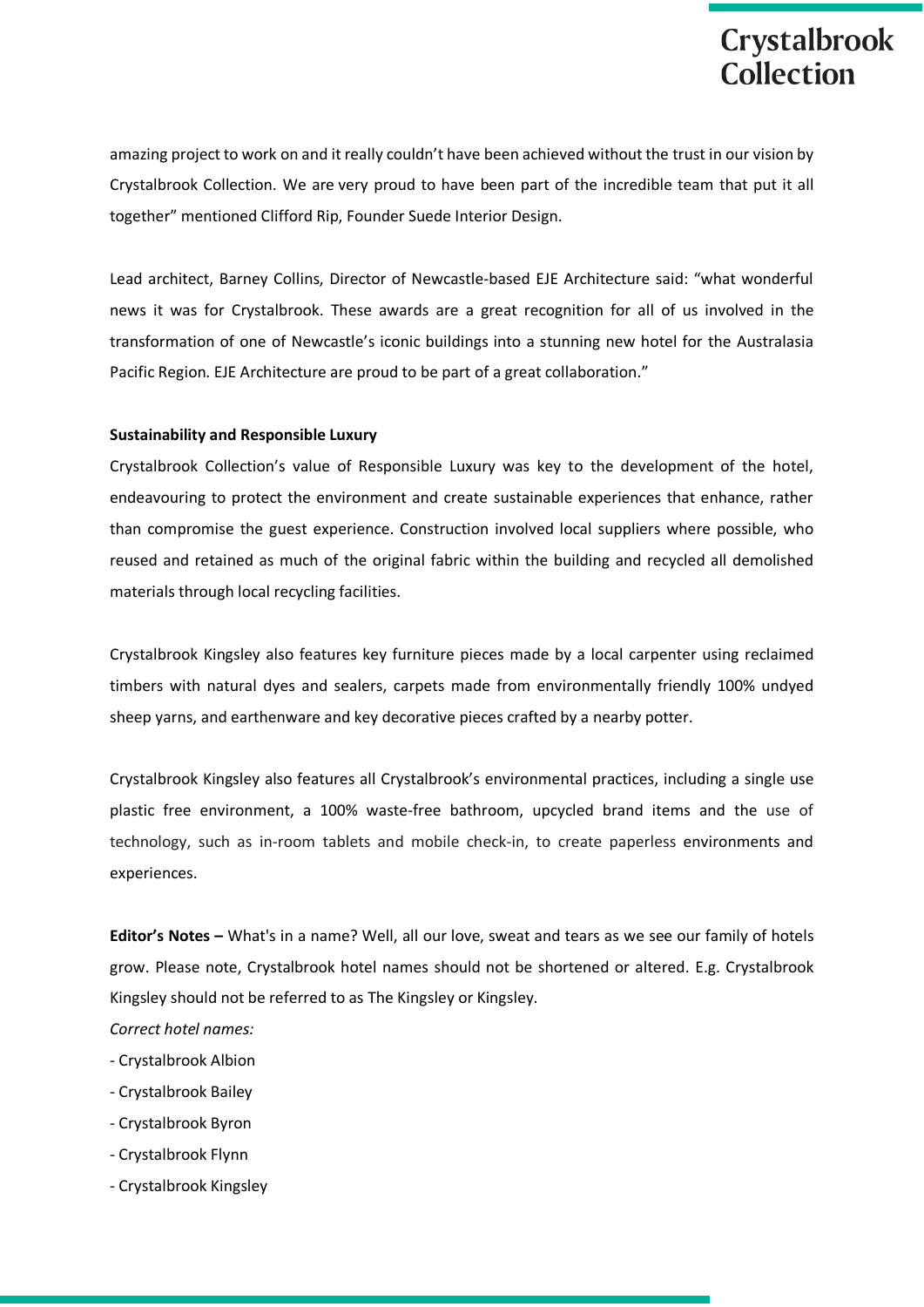- Crystalbrook Riley

#### **- ENDS -**

### *About Crystalbrook*

Crystalbrook is one of Australia's leading sustainable and innovative independent hospitality companies. Each hotel in the portfolio carries an authentic expression of its location, a passion for responsible luxury, considered design and a twinkle of fun for a uniquely enriching experience.

Crystalbrook's portfolio includes: 

- Crystalbrook Riley, Cairns, Queensland
- Crystalbrook Albion, New South Wales
- Crystalbrook Byron, Byron Bay, New South Wales
- Crystalbrook Bailey, Cairns, Queensland
- Crystalbrook Flynn, Cairns, Queensland
- Crystalbrook Kingsley, Newcastle, New South Wales opened 9 June 2021
- Crystalbrook Vincent opened 1 July 2021

The Group also owns and operates a collection of ten restaurants, three spas, Crystalbrook Superyacht Marina in Port Douglas along with Crystalbrook Station and its subsidiary pastoral businesses.

#### *Responsible Luxury*

[Responsible](https://www.crystalbrookcollection.com/responsible-luxury) Luxury and sustainability is at the forefront of the way Crystalbrook thinks and operates. At a glance:

- Operating a single use plastic free environment. No plastic straws, water bottles or single use bathroom amenity bottles (in the past two years the Group has saved over three million plastic bottles from entering landfill)
- Farming their own beef
- Sourcing at least 80% of produce from within a three-hour drive of each hotel
- Use of technology, such as in-room iPads and mobile check-in to create paperless environments and experiences
- Use of recycled and upcycled materials. Examples include key cards made from recycled wood, coat hangers made from recycled paper and toothbrushes made from sugar cane and cornstarch

#### *Crystalbrook Collection and Ghassan Aboud Group*

Crystalbrook Collection is part of Ghassan Aboud Group promoted by international entrepreneur and philanthropist Ghassan Aboud. The group is a multi-business conglomerate engaged in automobiles, real estate, hospitality, FMCG, food, retail, bespoke catering, media and logistics. In business for more than two decades, the group operates from its global headquarters in the United Arab Emirates with offices in Australia, Belgium, Jordan and Turkey.

#### **For further information:**

**Melissa Dive, Account Director**  The Mint Partners m +61 484906720 e melissa@themintpartners.com.au